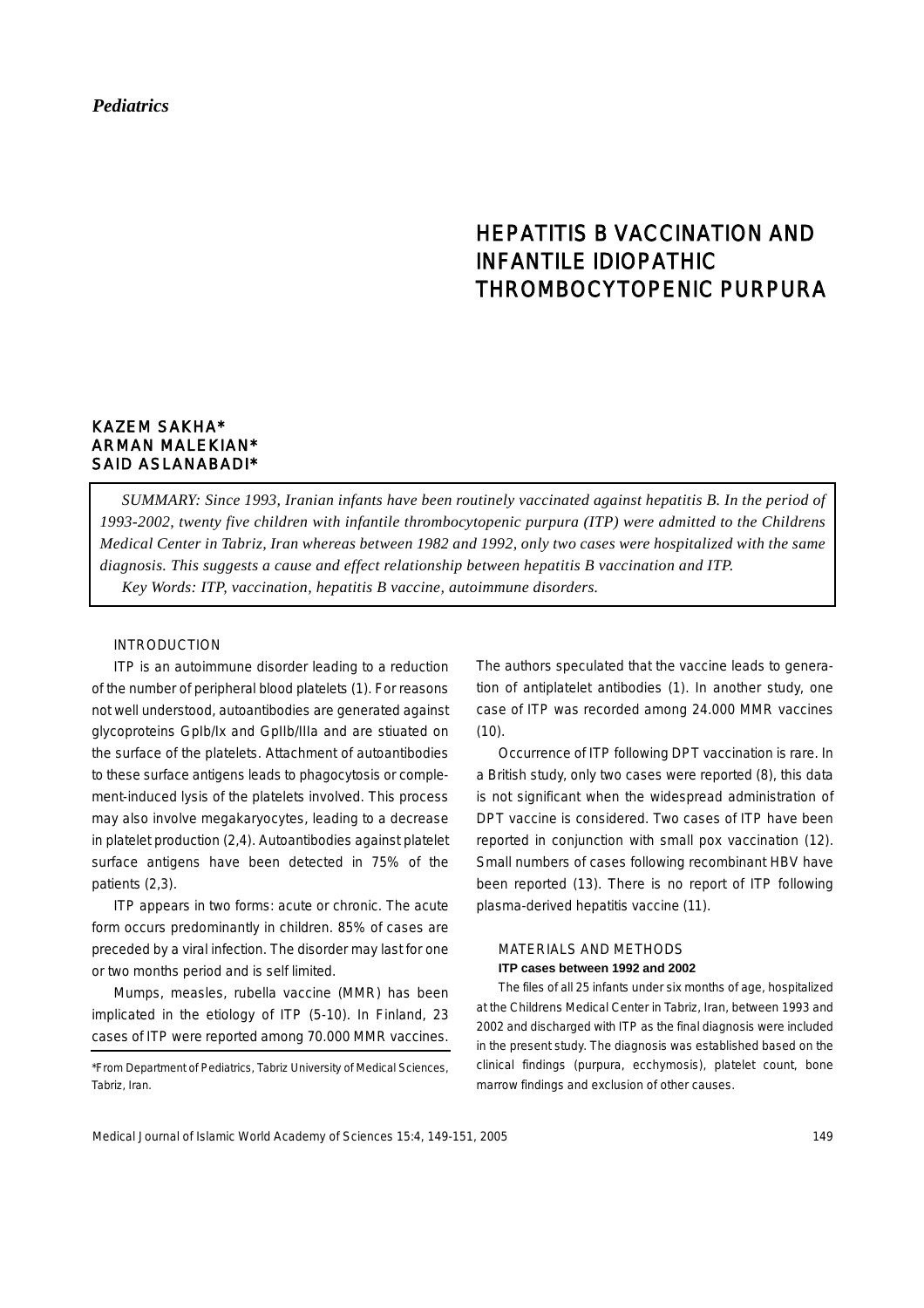Table 1: The age of under 6 months infants with ITP.

| Age (month)    | No.            | %   |
|----------------|----------------|-----|
|                |                | 4   |
| 1.5            | $\overline{2}$ | 8   |
| $\overline{2}$ |                | 28  |
| 2.5            | 4              | 16  |
| 3              | 5              | 20  |
| 4              | $\overline{2}$ | 8   |
| 6              | 4              | 16  |
| Total          | 25             | 100 |

The gender distribution of the investigated infants were 14 (56%) males and 11 (44%) females. Table 1 is a breakdown of cases by age.

Vaccination history: All infants had received routine vaccinations as required, except one infant who had received polio and hepatitis B vaccines at birth and manifested ITP at age 1.5 months. All others received the hepatitis and polio vaccine at age 1.5 month.

Prior history of infection: In 8 cases (32%) an upper respiratory infection preceded ITP by one to four weeks. Amoxicilin had been prescribed in 3 cases (12%) and acetaminophen in 20 cases (80%).

Clinical manifestations: Generalized purpura was manifest in all infants. In one case (4%) gastro-intestinal bleeding was recorded.

Platelet count: The platelet count data ranged between 7000- 33000/µl. It was under 10000/µl in 4 (16%), 10000-20000/µl in 18 (72%), and 20000-33000/µl in 3 (12%) infants.

Hemoglobin data ranged 7.4-10 gm/dl in 12 (48%) and 10.5- 13 gm/dl in 13 (52%) cases.

Bone marrow aspiration was performed in all infants. It was reported as normal in 8 (32%) cases and an increase in the number of megakaryocytes was recorded in 17 (68%) infants.

Treatment: 23 (92%) infants were treated with intravenous immunoglobulin, 2 (8%) received corticosteroids. All infants were discharged in forty-eight hours.

#### **ITP cases between 1982 and 1992**

During the period between 1982 and 1992, when hepatitis B vaccine was not routinely administered to the Iranian infants, only two cases of ITP were found among infants at the age of six months or younger and hospitalized at the Childrens Medical Center. One of them was male at the age of 6 months and the other was female at the age of 5 months. Both had received their childhood vaccinations as scheduled.

### **DISCUSSION**

Hepatitis B vaccine is given at birth and 1.5 and 9 months of age. Since 1993, all Iranian infants have routinely received the vaccine. The present study reveals a 12.5 fold increase (P=0.029) in the number of cases of ITP in infants less than six months of age during the first decade of routine hepatitis B vaccination as compared with the previous decade. On the other hand, the published cases of ITP following DPT vaccination are very rare despite worldwide administration of this vaccine (8). There are few published reports of ITP following administration of hepatitis B recombinant vaccine. In a retrospective study, Neau reported seven infants who had received recombinant vaccine during the period of three months prior to the onset of ITP (15). Sherlock reported three cases of ITP following the recombinant vaccine (16). Both in 1994 and 1995 two cases for each year were reported (11,13). In view of the worldwide large-scale administration of this vaccine, these small numbers appear insignificant. Admittedly, inability to measure anti-platelet antibodies is a short coming of this study. Nevertheless, we hope this report will generate interest in further research on this issue.

### **CONCLUSION**

Comparison of two groups reveals a 12.5 fold increase in incidence and this is a statistically significant difference (P=0.029).

### REFERENCES

1. Lanzkowsky P : Idiopathic Thrombocytopenic Purpura. Manual of pediatric hematology and oncology. New York: Academic press, pp 233 - 238, 2000.

2. McMillan R : Autoantibodies and autoantigens in chronic immune thrombocytopenic purpura. Seminars in hemathology, 37:239-248, 2000.

3. McMillan R : The pathogenesis of chronic immune (idiopathic) thrombocytopenic purpura. Seminars in Hematology, 37:5- 9, 2000.

4. Lillman J, Hann I, Blanchette V : Immune Thrombocytopenic purpura. Pediatric hematology. London: Churchill Livingstone, pp 437-447, 1999.

5. Drachtman RA, Murphy S, Ettinger LJ : Exacerbation of chronic idiopathic thrombocytopenic purpura following measlesmump-rubella immunization. Arch pediatr, Adolesc Med, 148:326- 327, 1994.

6. Autret E, Jonville - Bera AP, Galy-Eyraud C, Hessel L : Thrombocytopenic purpura after single or combined vaccination